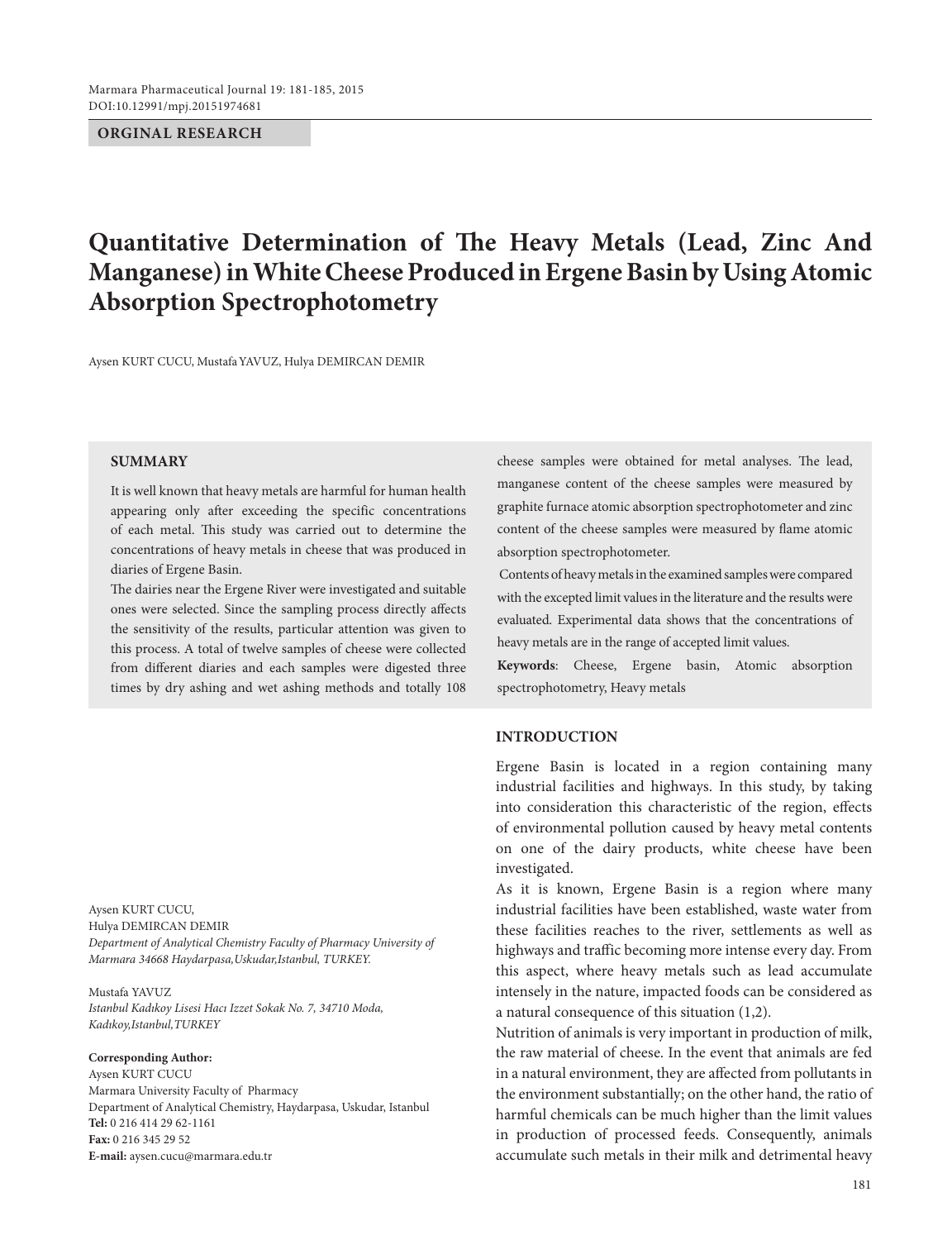metals can be contaminated with the milk through animal nutrition (3,4). In summary humans are exposed to heavy metals by consuming contaminated milk and milk product. This work was undertaken to determine their heavy metals levels in cheese samples collected from Ergene Basin manufacturers.

In atomic absorption spectrophotometry of the prepared cheese samples solutions, lead, zinc and manganese quantities were determined and obtained results were compared with the data in literature and then evaluated accordingly (5,6,7).

## **MATERIALS AND METHODS**

The dairies near the Ergene River were searched and suitable ones were stabilized. It was very important to get the examples because the results could be effected directly (8). One sample from each of the twelve dairy plants was taken and then zinc solubilized by dry ash method in order to obtain three solutions, and in total thirty six cheese samples solutions were obtained. By wet ash method, it was obtained seventy two more cheese sample solutions by solubilization of three pieces for lead and manganese from the same samples. Thus, in total, hundred and eight cheese sample solutions were prepared.

All reagents were of analytical reagent grade unless otherwise stated. Bi-distilled water was used for all dilutions.  $\text{HNO}_{\text{3}}$ , HClO<sub>4</sub> and HCl were of suprapure quality (Merck, Darmstadt, Germany).

A Shimadzu AA-6800 F model atomic absorption spectrometer with deuterium background corrector was used in this work. Pb and Mn in samples were determined by HGA graphite furnace, using argon as the inert gas. Zn was carried out in an air/acetylene flame.

## **Dry Digestion**

Cheese sample ( weight 1,000 g) that was designated of humidity percentage, was weighed in acid washed porcelain capsule. The sample was burned and cooled for two hours in oven at 250°C that was raised to 500° C by the rate of 50°C every 30 min. 25,00 mL HCl was added on sample. It was heated for 15 minute in water bath by enclosing with a watch glass. 5,00 mL  $\rm HNO_{_3}$  was added and the silica dissappeared by heating to 250°C on the hot plate. In order to dissolve the residue 5,00 mL concentrated HCl was added. It was filled with 50,00 mL distillate water and was heated again for one hour in water bath to be dissolved completely. 250,0 mL volumetric flask was filtered from blue band filter paper (No. 44) and up to mark with bi-distilled water. Blanck was also prepared the same way (5,7,9).

#### **Wet Digestion**

1,000 g of ground dried plant sample was taken and it was placed in a small beaker.  $10,00$  mL of concentrated  $HNO<sub>3</sub>$  was added and allowed to stand overnight. It was heated carefully on a hot plate until the production of red  $NO_2$  furnes had ceased. The beaker was cooled and added a small amount  $(2,00-4,00$  mL) of 70%  $HClO<sub>4</sub>$ . It was heated again and allowed to evaporate to a small volume. Finally the sample was transferred to a 50,00 mL flask and was diluted to volume with bi-distilled water (10,11,12).

#### **Determination of Moisture Content and Dry Matter**

A cheese sample was sliced into~5mm thick sheets and weighed on a tare weighed glass container. The samples were kept in drying oven at 100°C for 2 hours until a constant weighed was attained. The moisture content and dry matter were determined from weight loss (%w/w dry matter).

#### **EXPERIMENTAL**

#### **Preparation of Standard Solution for Lead**

Titrisol Merck Art. 1.09969 Pb 1000 mg.L<sup>-1</sup> was used as standard solution.

## **Drawing the Calibration Curve**

Standard solutions were prepared by including specified volumes from lead stock standard solution. The absorption values of these solutions were read at 283.3 nm by atomic absorption spectrophotometry. By the help of the values obtained, lead calibration curve was drawn (Fig.1).



**Figure 1.** Lead calibration curve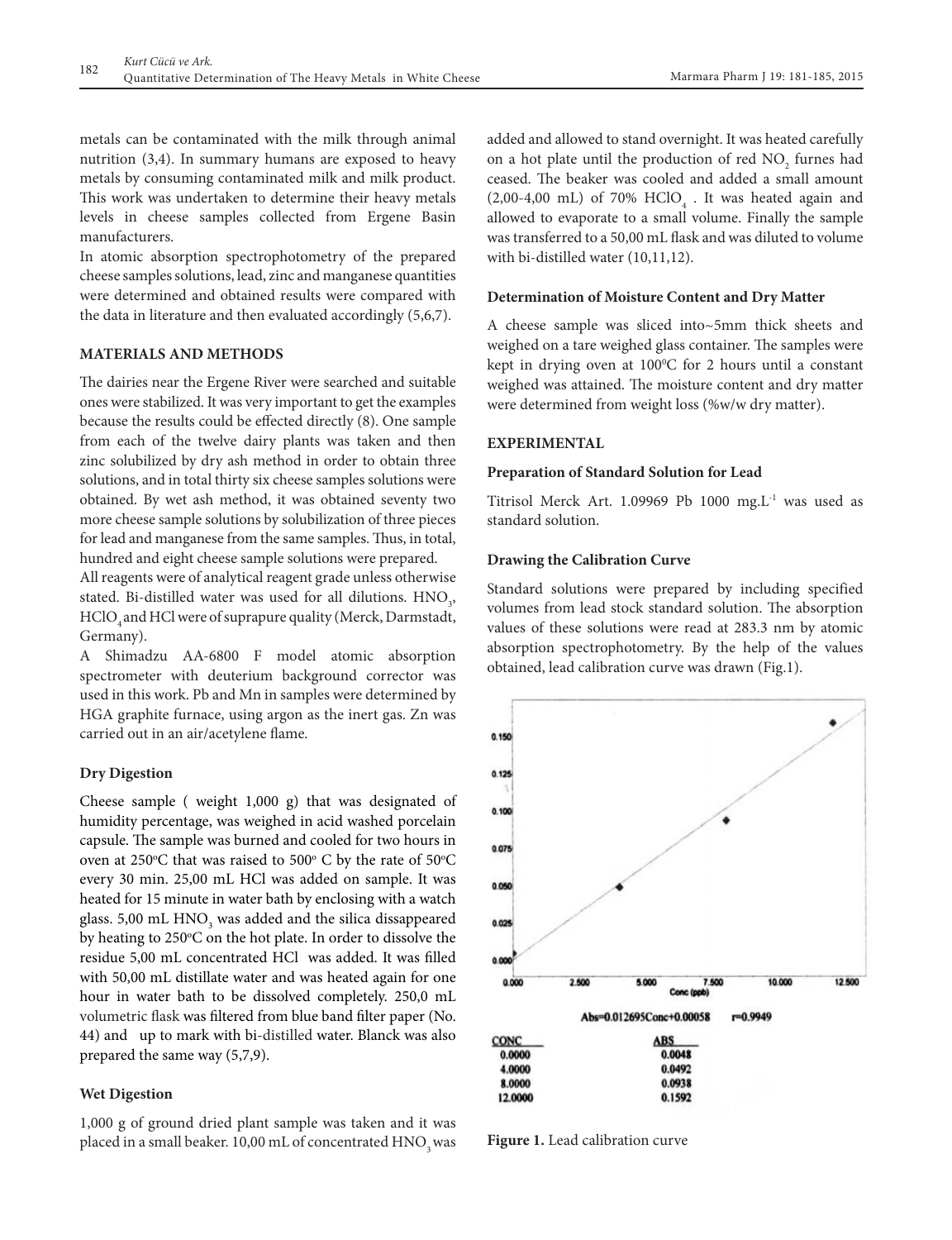## **Lead Quantification by Atomic Absorption Spectrophotometry (AAS)**

The sample solution, obtained by wet ash method from cheese, lead concentrations in the solution were determined by Atomic Absorbtion Spectrophotometer which adjusted at 283.3 nm. From the results obtained, lead quantity in cheese samples solution was found in terms of  $\mu$ g/kg (Table 1).

**Table 1.** Results of lead quantification obtained from white cheese samples (μg/kg)

| Cheese<br><b>Samples</b> | <b>Experimental Results</b>        |                                    |                        |                         |         |                        |
|--------------------------|------------------------------------|------------------------------------|------------------------|-------------------------|---------|------------------------|
|                          | 1 <sup>st</sup><br>Experi-<br>ment | 2 <sub>nd</sub><br>Experi-<br>ment | 2rd<br>Experi-<br>ment | $\overline{\mathbf{X}}$ | SS      | % 90 GS*               |
| $\mathbf{I}$             | 0.35460                            | 0.36320                            | 0.36720                | 0.36167                 | 0.00707 | $0.361670 \pm 0.01192$ |
| $\overline{2}$           | 0.42726                            | 0.41620                            | 0.42260                | 0.42202                 | 0.00707 | $0.42202 \pm 0.01192$  |
| 3                        | 0.32920                            | 0.32242                            | 0.33426                | 0.32863                 | 0.00707 | $0.32863 + 0.01192$    |
| $\overline{\mathbf{4}}$  | 0.77870                            | 0.76922                            | 0.76518                | 0.77103                 | 0.00816 | $0.77103 \pm 0.01376$  |
| 5                        | 0.31350                            | 0.33760                            | 0.32450                | 0.32520                 | 0.01291 | $0.32520 \pm 0.02176$  |
| 6                        | 0.72493                            | 0.70962                            | 0.70517                | 0.71324                 | 0.01155 | $0.71324 \pm 0.01947$  |
| 7                        | 0.22236                            | 0.21242                            | 0.21228                | 0.21569                 | 0.00408 | $0.21569 \pm 0.00688$  |
| 8                        | 0.20613                            | 0.20642                            | 0.20627                | 0.20627                 | 0.00577 | $0.20627 \pm 0.00973$  |
| 9                        | 0.21409                            | 0.21462                            | 0.21521                | 0.21531                 | 0.00408 | $0.21531 \pm 0.00688$  |
| 10                       | 0.23218                            | 0.22359                            | 0.23104                | 0.22894                 | 0.00577 | $0.22894 \pm 0.00973$  |
| 11                       | 0.24607                            | 0.24472                            | 0.24642                | 0.24574                 | 0.00408 | $0.24574 \pm 0.00688$  |
| 12                       | 0.22983                            | 0.22836                            | 0.22975                | 0.22931                 | 0.00408 | $0.22931 + 0.00688$    |

\*GS: Safe Limits

## **Preparation of Standard Solution for Zinc**

Titrisol Merck Art. 1.09953 Zn 1000 mg.L-1 was used as standard solution.

## **Drawing the Calibration Curve**

Standard solutions were prepared by including specified volumes from zinc stock standard solution. The absorption values of these solutions were read at 213.9 nm by atomic absorption spectrophotometry. By the help of the values obtained, zinc calibration curve was drawn (Fig.2).



**Figure 2.** Zinc calibration curve

## **Zinc Quantification by Atomic Absorption Spectrophotometry (AAS)**

The sample solution, obtained by dry ash method from cheese, zinc concentrations in the solution were determined by Atomic Absorbtion Spectrophotometer which adjusted at 213.9 nm. From the results obtained, zinc quantity in cheese samples solution was found in terms of mg/kg (Table 2).

**Table 2.** Results of zinc quantification obtained from white cheese samples (mg/kg)

|                         | <b>Experimental Results</b> |                 |                 |              |         |                       |
|-------------------------|-----------------------------|-----------------|-----------------|--------------|---------|-----------------------|
| Cheese                  | 1 <sup>st</sup>             | $2n$ d          | 2rd             |              | SS      | % 90 GS*              |
| <b>Samples</b>          | Experi-<br>ment             | Experi-<br>ment | Experi-<br>ment | $\mathbf{X}$ |         |                       |
| 1                       | 0.40226                     | 0.39780         | 0.42970         | 0.40992      | 0.01732 | $0.40992 \pm 0.02920$ |
| $\overline{2}$          | 0.44520                     | 0.45800         | 0.46210         | 0.44510      | 0.00913 | $0.44510 \pm 0.01539$ |
| 3                       | 0.43650                     | 0.40360         | 0.42200         | 0.42070      | 0.01648 | $0.42070 \pm 0.02778$ |
| $\overline{\mathbf{4}}$ | 0.26560                     | 0.27840         | 0.25210         | 0.26537      | 0.01304 | $0.26537 \pm 0.02198$ |
| 5                       | 0.32480                     | 0.33350         | 0.31420         | 0.32417      | 0.00966 | $0.32417 \pm 0.01628$ |
| 6                       | 0.42090                     | 0.44410         | 0.43630         | 0.43377      | 0.01169 | $0.43377 \pm 0.01971$ |
| 7                       | 0.48670                     | 0.49750         | 0.50045         | 0.49488      | 0.00695 | $0.49488 \pm 0.01172$ |
| 8                       | 0.39587                     | 0.38610         | 0.37611         | 0.38603      | 0.00931 | $0.38603 \pm 0.01570$ |
| $\boldsymbol{9}$        | 0.40399                     | 0.41112         | 0.41849         | 0.41123      | 0.00730 | $0.41123 \pm 0.01231$ |
| 10                      | 0.26179                     | 0.25643         | 0.26386         | 0.26069      | 0.00365 | $0.26069 \pm 0.00615$ |
| 11                      | 0.32875                     | 0.34538         | 0.32461         | 0.33291      | 0.01065 | $0.33291 \pm 0.01795$ |
| 12                      | 0.39184                     | 0.38859         | 0.39704         | 0.39249      | 0.00483 | $0.39249 \pm 0.00814$ |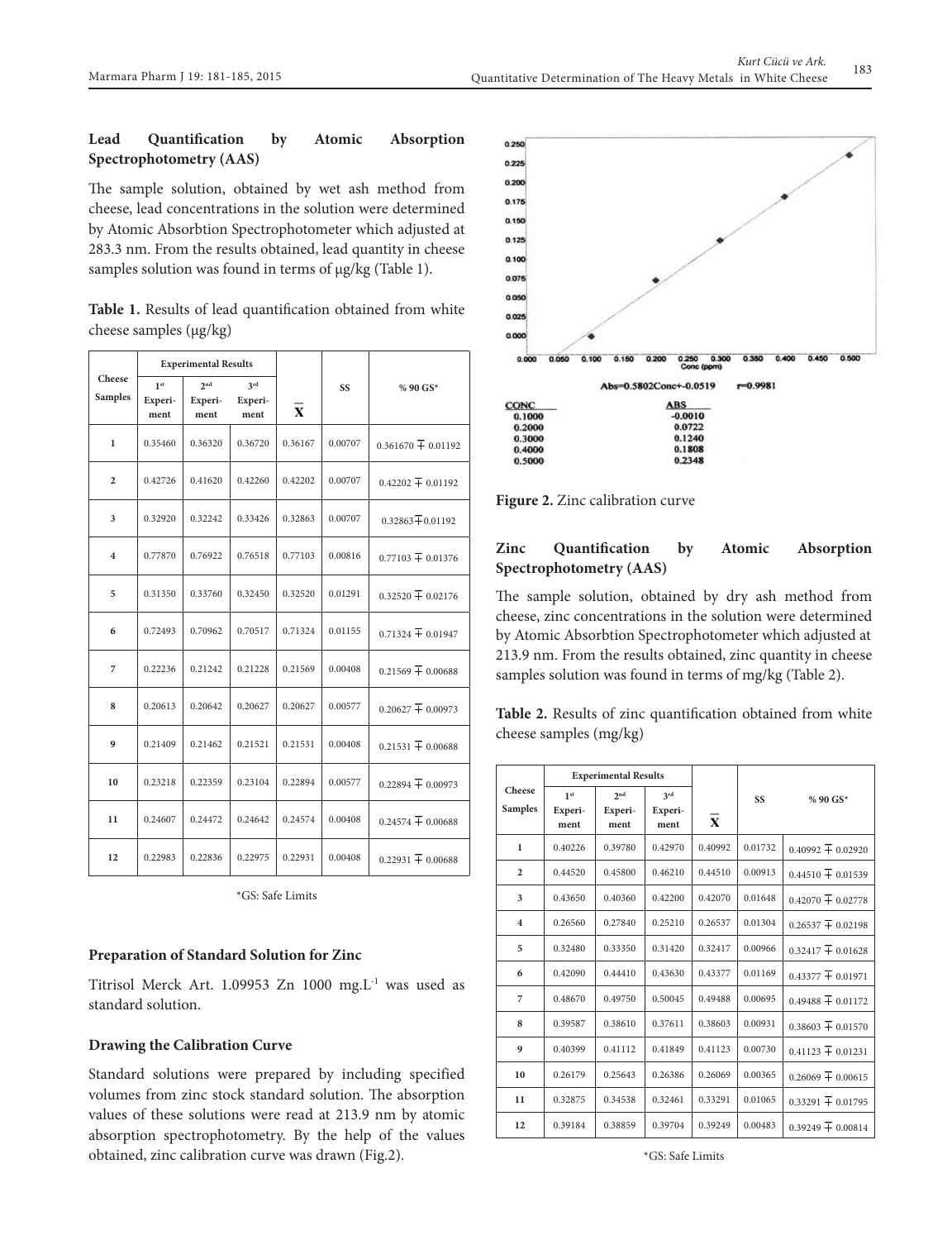#### **Preparation of Standard Solution for Manganese**

Titrisol Merck Art. 1.09988 Mn 1000 mg.L<sup>1</sup> was used as standard solution.

#### **Drawing the Calibration Curve**

Standard solutions were prepared by including specified volumes from manganese stock standard solution. The absorption values of these solutions were read at 279.5 nm by atomic absorption spectrophotometry. By the help of the values obtained, manganese calibration curve was drawn (Fig.3).



**Figure 3.** Manganese calibration curve

## **Manganese Quantification by Atomic Absorption Spectrophotometry (AAS)**

The sample solution, obtained by wet ash method from cheese, manganese concentrations in the solution were determined by Atomic Absorbtion Spectrophotometer which adjusted at 279.5 nm. From the results obtained, manganese quantity in cheese samples solution was found in terms of  $\mu$ g/kg (Table 3).

## **RESULT AND DISCUSSION**

Heavy metals have bio-toxic effects in human biochemistry. These metals are released into the environment especially industrial activities, which will cause harm to living organism animals also accumulate such metals in their tissues and milk so humans are exposed to heavy metals along their cycles of food chain. In this study, cheese products produced in dairy plants established in Ergene Basin were investigated and heavy metal contents in cheese were analyzed. For this purpose, dairy plants around Ergene River were searched and appropriate ones were determined. As precision in sampling would directly affect sensitivity of the results, a particular attention was shown to sampling process.

|                          | <b>Experimental Results</b>        |                           |                        |              |           |                      |
|--------------------------|------------------------------------|---------------------------|------------------------|--------------|-----------|----------------------|
| Cheese<br><b>Samples</b> | 1 <sup>st</sup><br>Experi-<br>ment | $2n$ d<br>Experi-<br>ment | 3rd<br>Experi-<br>ment | $\mathbf{x}$ | <b>SS</b> | % 90 GS*             |
| $\mathbf{I}$             | 1.2622                             | 1.2473                    | 1.2514                 | 1.2536       | 0.01080   | $1.2536 \pm 0.01821$ |
| $\overline{2}$           | 1.5280                             | 1.5049                    | 1.5175                 | 1.5168       | 0.01275   | $1.5168 \pm 0.02150$ |
| 3                        | 1.1212                             | 1.1356                    | 1.1295                 | 1.1288       | 0.00577   | $1.1288 \pm 0.00973$ |
| $\overline{4}$           | 1.4856                             | 1.4773                    | 1.4910                 | 1.4846       | 0.00913   | $1.4846 \pm 0.01539$ |
| 5                        | 1.5922                             | 1.5826                    | 1.6014                 | 1.5921       | 0.01000   | $1.5921 \pm 0.01686$ |
| 6                        | 1.8319                             | 1.8392                    | 1.8295                 | 1.8335       | 0.01291   | $1.8335 \pm 0.02176$ |
| 7                        | 1.2819                             | 1.2822                    | 1.2820                 | 1.2820       | 0.00817   | $1.2820 \pm 0.01377$ |
| 8                        | 1.6192                             | 1.6438                    | 1.6437                 | 1.6355       | 0.01155   | $1.6355 + 0.01947$   |
| 9                        | 1.7167                             | 1.7165                    | 1.7166                 | 1.7166       | 0.01000   | $1.7166 \pm 0.01686$ |
| 10                       | 1.7279                             | 1.7543                    | 1.7401                 | 1.7408       | 0.01633   | $1.7408 \pm 0.02753$ |
| 11                       | 1.4858                             | 1.4448                    | 1.4867                 | 1.4724       | 0.02550   | $1.4724 \pm 0.04299$ |
| 12                       | 1.8324                             | 1.8322                    | 1.8325                 | 1.8324       | 0.01291   | $1.8324 \pm 0.02176$ |

**Table 3.** Results of manganese quantification obtained from white cheese samples (μg/kg)

#### \*GS: Safe Limits

In tables, heavy metal concentrations are indicated as mg or µg metal quantity / kg dry substance.

In atomic absorption spectrophotometry, flame and graphite furnace system configurations were used. In flame furnace, zinc quantities were measured in ppm level. In graphite furnace, lead and manganese quantities were measured in ppb level.

According to the evaluation of the results obtained, it is seen that contents of lead, zinc and manganese, which are all heavy metals, in white cheese samples taken from twelve different points in Ergene Basin are within the safe limits specified in the literature that do not treat human health.

According to international standards, maximum amount of lead is stated as 2mg/kg (12,13). The lead amount in cheese sample that is taken from Ergene River is found very low when compared to literature review (Table 1). According to international standards, maximum amount of zinc is stated as 50mg/kg (12,13). In this study, zinc amount in cheese sample that is taken from Ergene River is found within limits (Table 2). And according to international standards, maximum amount of manganese is given as 0.5 mg/kg (12,13). The manganese amount in cheese sample of Ergene River is situated within limits (Table 3).

In this respect, heavy metal pollution in milk used in cheese production has not occurred at all or occurred at the minimum level. Therefore, determined quantities of lead, zinc and manganese heavy metals in produced cheese are within the limits that do not treat human health. Correctness of this fact has been proved by the experimental results obtained.